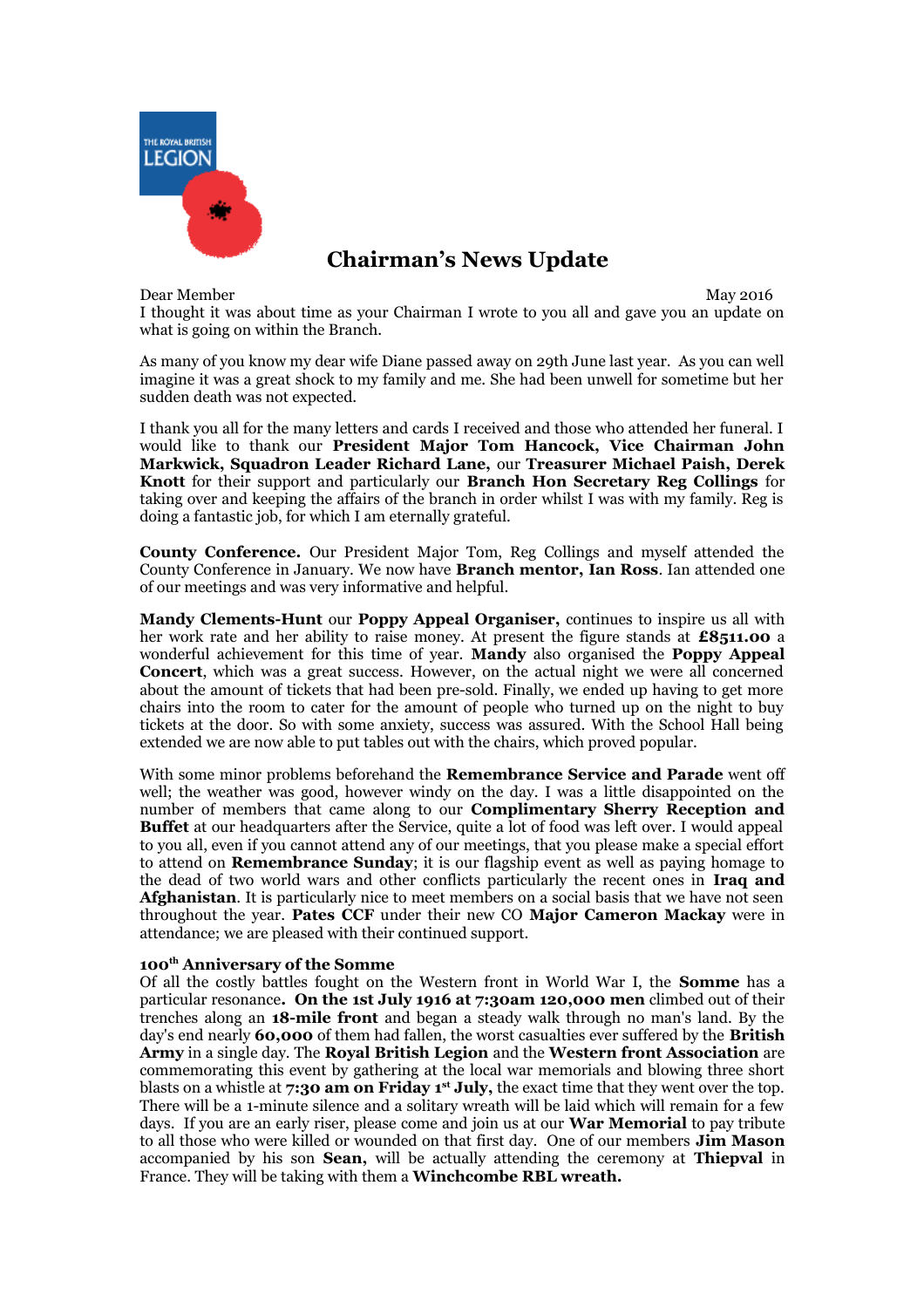**Maurice Fletcher** our Standard Bearer, retired after 28 years of carrying the Branch Standard, he really has been a credit to the Branch and served us with great distinction. He received a vote of thanks and farewell gifts at our Christmas lunch last year. I am pleased to announce that **Russell Parker** will be our standard bearer on **Remembrance Sunday** this year.

#### **Welfare**

The Branch paid out £300 as gifts to our Branch widows at Christmas time.

#### **Future of the Branch**

 At a recent meeting, as Chairman, I pointed out to the members that I was rather concerned about the future of the Winchcombe Branch. In as much we didn't seem to have any members coming forward particularly younger ones, to take on the various positions at branch level. I myself have no great ambition to going on too long at the helm, like everyone else, advancing years are slowly taking its toll. Ideally, at the next AGM 'If' I am re-elected as Chairman, I would like someone appointed Vice-Chairman with a view to taking over as Branch Chairman in the not so distant future.

 Many years ago I was appointed **Parade Marshal** for **Remembrance Sunday**. I attended a RBL 3 day course at Dennison Barracks Nr Newbury and qualified for a Certificate. This entitles me to act as the official representative of the RBL.

This involves a great deal of effort. I usually start with the assistance of **Major Tom** preparing for the parade and service as early as September. Operational documents have to be sent to **Tewkesbury Borough Council**, which includes a map of the route, an alternative rout, whilst road closures are in place, risk assessments for all those attending. The various contingents that will be on parade and what police presence we have. These documents along with the parade format (6 A4 pages) signed by **Major Tom and myself** are then presented to the **Tewkesbury Borough Council legal department**. Only then after close scrutiny by them are we given permission, and then send the **road closure notices** to be put up.

### **Church Service at St Peters, Armistice 2018**

You will recall at the **100<sup>th</sup> anniversary in 2014 of the start of World War I**, we held a **Church Service at St Peter's** which all members of the community and **The Royal British Legion** were invited to attend. This included two classes of school children from the senior school. I'm hoping to organise a similar one to mark the **Anniversary of the Armistice in 2018.**

Hopefully I will be able to continue as Parade Marshal until **100th anniversary of the Armistice, The Remembrance Service and Parade, November 2018 will be rather special**. After that, it is my intention to step down and hand over to an incumbent. I sincerely hope we can get people interested and willing to fill these positions. **The Remembrance Service and Parade are part of the Winchcombe Community** and must continue. I would not like to see us revert back to the old days when we just arrived at the War Memorial, sung a few hymns, laid wreaths with no Parade. It is absolutely vital that we get more help with this event. If you know anyone who might be interested in joining us to preserve the future of the Branch please encourage him or her to do so.

## **RBL National Memorial Arboretum**

**The Royal British Legion National Arboretum** is a very popular destination for a visit. It is changing all the time and is being added too nearly every other day. Recently **Her Majesty the Queen** was seen unveiling a **Commemorative Plaque to The Kings own Border Regiment**. With the help of Reg Collings, our Secretary I am willing to organise an outing once again to the Arboretum possibly late summer or early autumn if we can fill a small coach. If you are interested in going please let our either Reg or I know and we will make the necessary arrangements and set a date to suit you all.